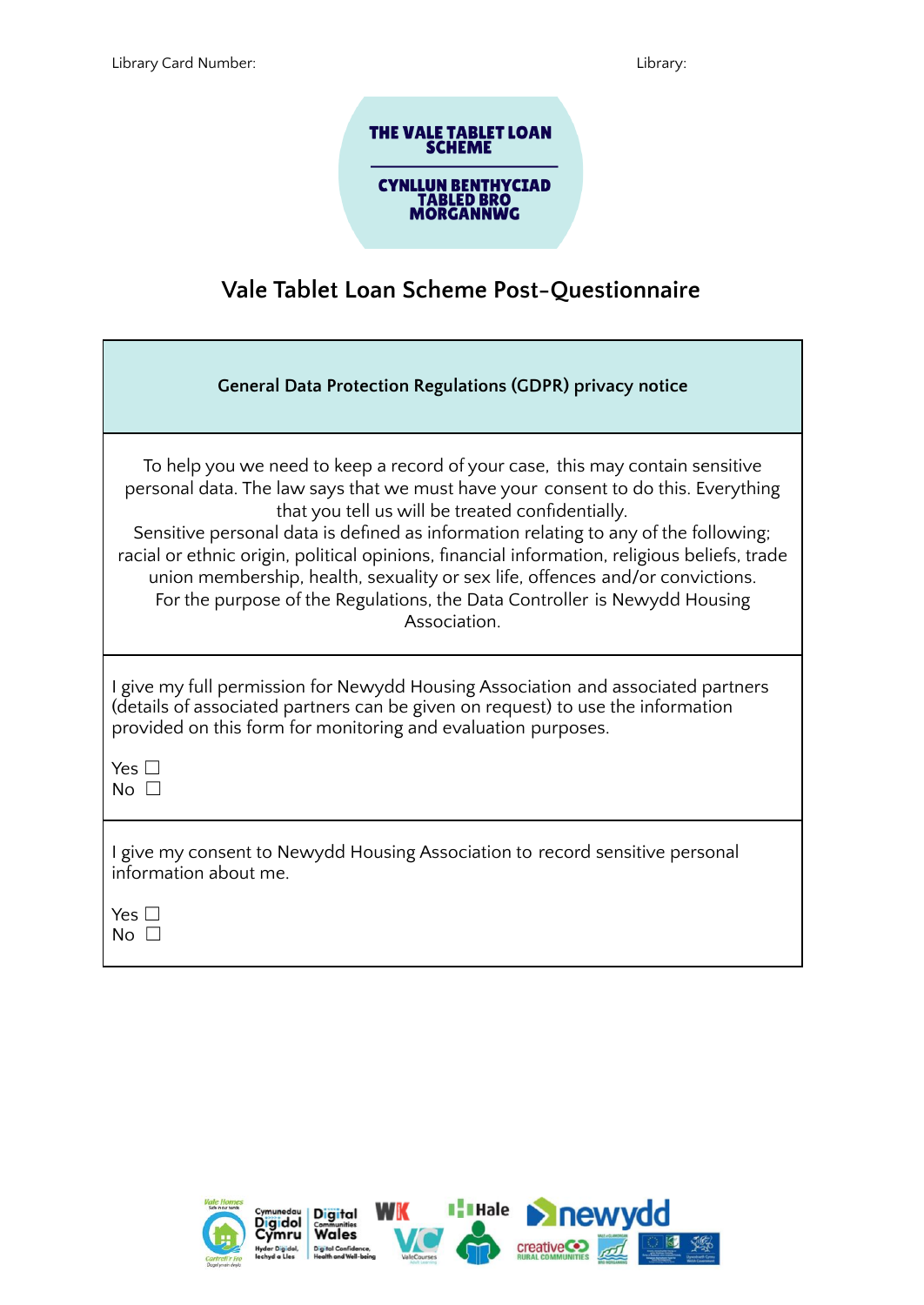## **Q1 Would you use the Tablet Loan Scheme again?**

 $Yes \Box$ 

 $No<sub>1</sub>$ 

If you have ticked no please explain why not:

| Q2 Were you a member of the Library before the Tablet Loan Scheme? |
|--------------------------------------------------------------------|
| Yes $\Box$                                                         |
| No $\Box$                                                          |

| Q3 After taking part in the Tablet Loan Scheme, on a scale of 1-5 please can you rate<br>your overall level of confidence to carry out basic digital tasks. E.g. sending an email |  |  |  |   |  |  |  |
|-----------------------------------------------------------------------------------------------------------------------------------------------------------------------------------|--|--|--|---|--|--|--|
| 1=not confident $-$ 5=very confident (please circle)                                                                                                                              |  |  |  |   |  |  |  |
|                                                                                                                                                                                   |  |  |  | 5 |  |  |  |
|                                                                                                                                                                                   |  |  |  |   |  |  |  |

| Q4 After taking part in the Tablet Loan Scheme please rate your current digital skills: |                        |                           |                        |                             |  |  |
|-----------------------------------------------------------------------------------------|------------------------|---------------------------|------------------------|-----------------------------|--|--|
| Please circle                                                                           |                        |                           |                        |                             |  |  |
| Very poor<br>digital skills                                                             | Poor digital<br>skills | Average digital<br>skills | Good digital<br>skills | Very good<br>digital skills |  |  |

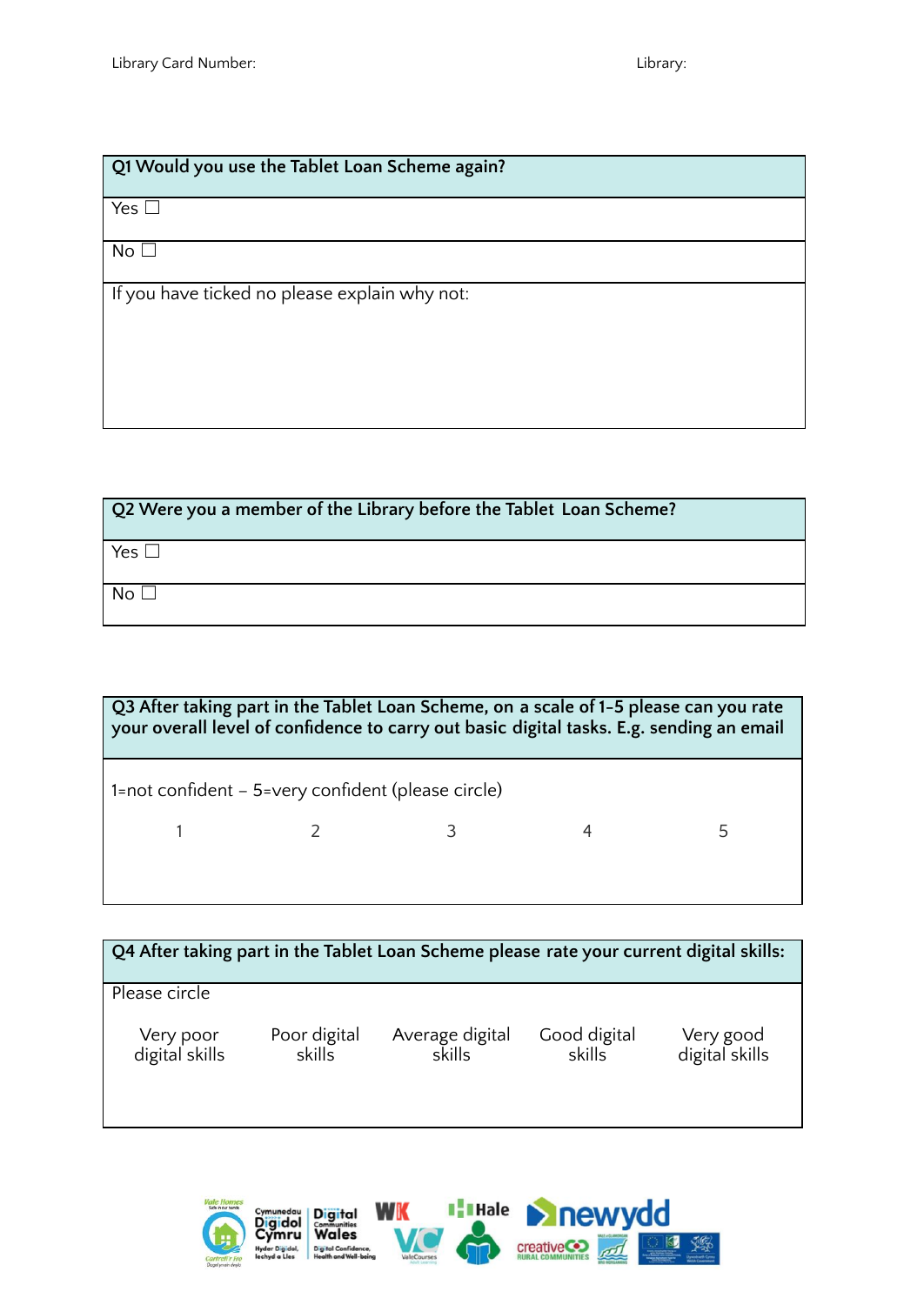## **Only answer if you don't currently own a digital device Q5 After taking part in the Tablet Loan Scheme on a scale of 1-5 please can you rate how likely you would be to purchase a digital device?** 1=not likely – 5=very likely (please circle) 1 2 3 4 5

| Only answer if you don't currently have access to the internet at home                                                                |                                              |   |                                                                               |   |  |  |
|---------------------------------------------------------------------------------------------------------------------------------------|----------------------------------------------|---|-------------------------------------------------------------------------------|---|--|--|
| Q6 After taking part in the Tablet Loan Scheme on a scale of 1-5 please can you rate                                                  |                                              |   |                                                                               |   |  |  |
| how likely you would be to get internet access at home?                                                                               |                                              |   |                                                                               |   |  |  |
|                                                                                                                                       |                                              |   |                                                                               |   |  |  |
|                                                                                                                                       |                                              |   |                                                                               |   |  |  |
|                                                                                                                                       | 1=not likely - 5=very likely (please circle) |   |                                                                               |   |  |  |
| 1                                                                                                                                     | 2                                            | 3 | $\overline{4}$                                                                | 5 |  |  |
|                                                                                                                                       |                                              |   |                                                                               |   |  |  |
|                                                                                                                                       |                                              |   |                                                                               |   |  |  |
|                                                                                                                                       |                                              |   | Q7 Have you received any support with the device whilst using the Tablet Loan |   |  |  |
| Scheme?                                                                                                                               |                                              |   |                                                                               |   |  |  |
| Yes $\square$                                                                                                                         |                                              |   |                                                                               |   |  |  |
|                                                                                                                                       |                                              |   |                                                                               |   |  |  |
| No <sub>1</sub>                                                                                                                       |                                              |   |                                                                               |   |  |  |
|                                                                                                                                       |                                              |   |                                                                               |   |  |  |
| If you have ticked yes, please state what support you received. (E.g Library Staff,<br>Digital Drop in, Family or attended a course?) |                                              |   |                                                                               |   |  |  |
|                                                                                                                                       |                                              |   |                                                                               |   |  |  |
|                                                                                                                                       |                                              |   |                                                                               |   |  |  |
|                                                                                                                                       |                                              |   |                                                                               |   |  |  |
|                                                                                                                                       |                                              |   |                                                                               |   |  |  |
|                                                                                                                                       |                                              |   |                                                                               |   |  |  |

**Q8 What did you think of the Tablet Loan Scheme?**